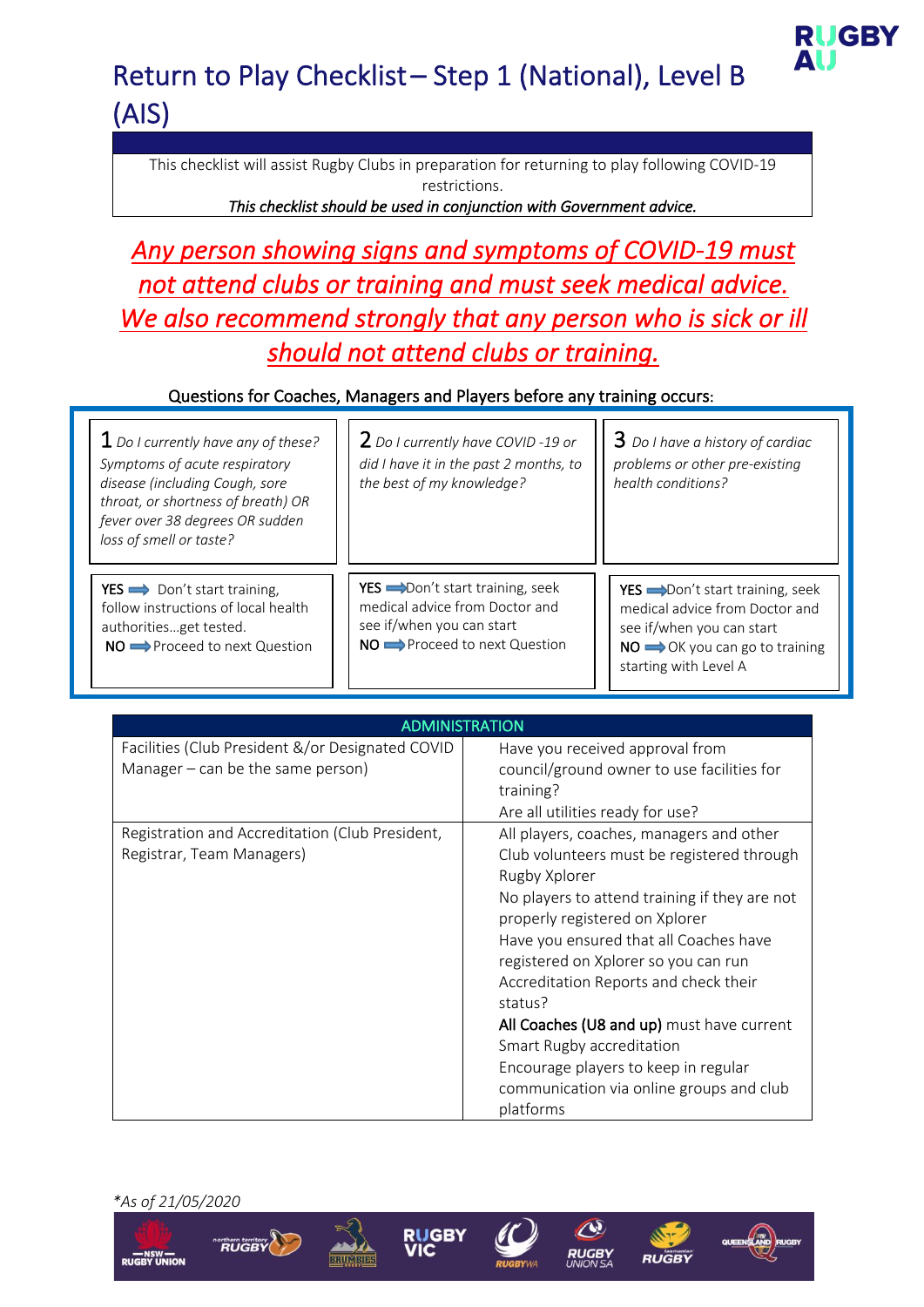

| <b>HANDS ON TASKS</b>                            |                                                                                |  |
|--------------------------------------------------|--------------------------------------------------------------------------------|--|
| Club Facilities                                  | COVID-19 items:                                                                |  |
| (Club President/ Committee)                      | Have you appointed a designated Manager<br>for COVID-19?                       |  |
|                                                  | Have the facilities been thoroughly cleaned?                                   |  |
|                                                  | Have any external contractors been advised                                     |  |
|                                                  | of changes to the season (eg. Cleaners,<br>caterers)?                          |  |
|                                                  | Have coaches, manager and players been                                         |  |
|                                                  | informed that changerooms will remain                                          |  |
|                                                  | closed during Step 1 restrictions?                                             |  |
|                                                  | Have you ensured that access to toilet                                         |  |
|                                                  | facilities is arranged at all training venues                                  |  |
|                                                  | (particularly where change rooms are<br>closed)?                               |  |
|                                                  | Have all attendees with phones been                                            |  |
|                                                  | advised to download the COVIDSafe app?                                         |  |
|                                                  | Have you taken steps to order and install                                      |  |
|                                                  | signage to promote the COVIDSafe phone<br>app and COVIDSafe hygiene practices? |  |
|                                                  | Have you developed and communicated the                                        |  |
|                                                  | plan for a potential positive COVID-19 test                                    |  |
|                                                  | result? (include all teams if training only,                                   |  |
|                                                  | and opposition team if after match day).                                       |  |
|                                                  | Use link to <b>Protocols</b> here.                                             |  |
| Fields                                           | <b>Rugby Specific items:</b>                                                   |  |
| (Club President/ Committee/ Council)             | Is the field or fields mowed and ready for<br>training?                        |  |
|                                                  | Are the field markings completed, these                                        |  |
|                                                  | may be required (unless the Club has an                                        |  |
|                                                  | alternate plan) to assist with allocating                                      |  |
|                                                  | training group areas and maintaining                                           |  |
|                                                  | physical distancing?                                                           |  |
| Training<br>(Club President/ Committee/ Council) | COVID-19 items:<br>Is there a plan, facilities and supplies for                |  |
|                                                  | cleaning equipment at all training venues?                                     |  |
|                                                  | Have you reviewed your training schedules                                      |  |
|                                                  | and access to venues to accommodate your                                       |  |
|                                                  | teams, whilst remaining on groups of no                                        |  |
|                                                  | more than 10?                                                                  |  |
|                                                  | Have all players and coaches been advised                                      |  |
|                                                  | to bring their own water bottles?                                              |  |
|                                                  | Have all coaches been advised of the Club                                      |  |
|                                                  | system for dividing field space during                                         |  |
|                                                  | training? [Simplified Template provided]                                       |  |
|                                                  | Is Hand sanitiser available at all training                                    |  |
|                                                  | venues to cover all planned sessions?                                          |  |

*\*As of 21/05/2020*











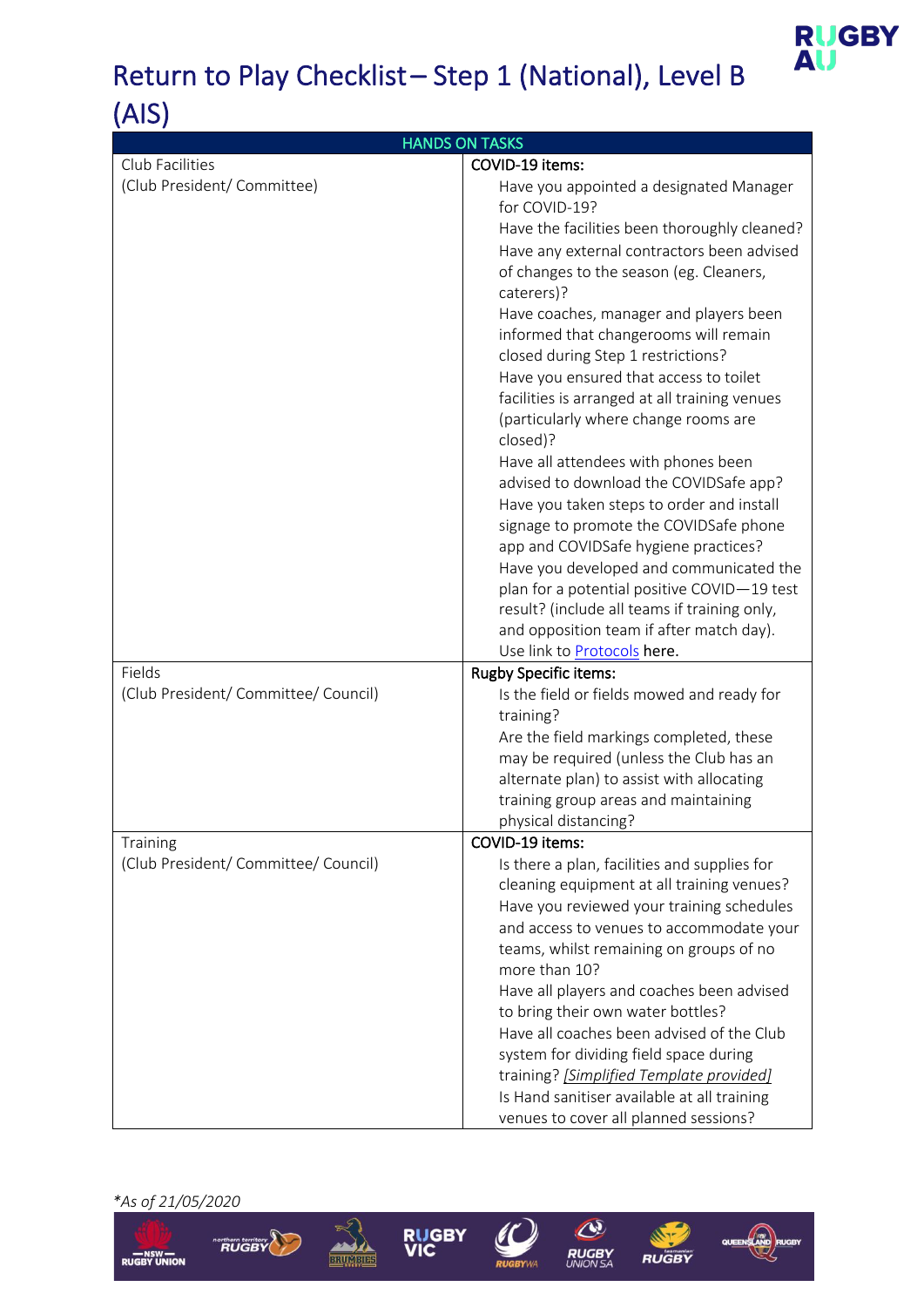### COACHES, MANAGERS & PLAYERS

#### Step 1 – National Roadmap to Recovery/Level B AIS (remains subject to State Government advice – allowed from Friday May  $15<sup>th</sup>$ )

- Groups of no more than 10 (including coaches/trainers)
- Physical distancing required
- Equipment (balls, cones, tackle bags etc.) allowed
- Skill drills using a ball, kicking and passing
- No touch football, rucks, mauls, lineouts or scrums, no contact or breakdown drills, no tackling/wrestling
- Gyms cannot be used.

*NB. State government details shall be sought and followed.*

### COVID-19 items:

 Have players been informed to prepare for training prior to arrival at the ground (ie. change, complete strapping)? Coach or Manager to maintain an attendance list at all trainings and note participant well-being *[Template provided]* All equipment is to be cleaned/disinfected before, during and after training in line with Environmental Cleaning and Disinfection Principles for COVID-19 . Players and coaches to bring own water bottles to trainings, be responsible for and do not share any their drink bottles Ensure players have washed their hands prior to commencing training as well as post training and during toilet breaks. Encourage players not to spit, cough or do any physical greetings (e.g. handshakes, hugs, high fives). Players should avoid touching their eyes, nose and mouth as much as possible Players should be reminded that a 1.5m social distancing space should be maintained during non-contact training Equipment cannot be shared between training groups, and drills should not rotate using the same equipment Rugby balls will be touched by many hands during a training session. Balls and cones should be thoroughly washed post training using soapy water Multiple groups of no more than 10 people can be accommodated on a field per template All players (and their parents) to be advised that training is done on a "Get in, Get out" basis, players to be dropped off and picked up at conclusion of training All non-essential volunteers should not attend training Rugby Specific items: Recommended focus on safety and correct technique

**RUGBY** 

 Graduated training sessions with no contact.













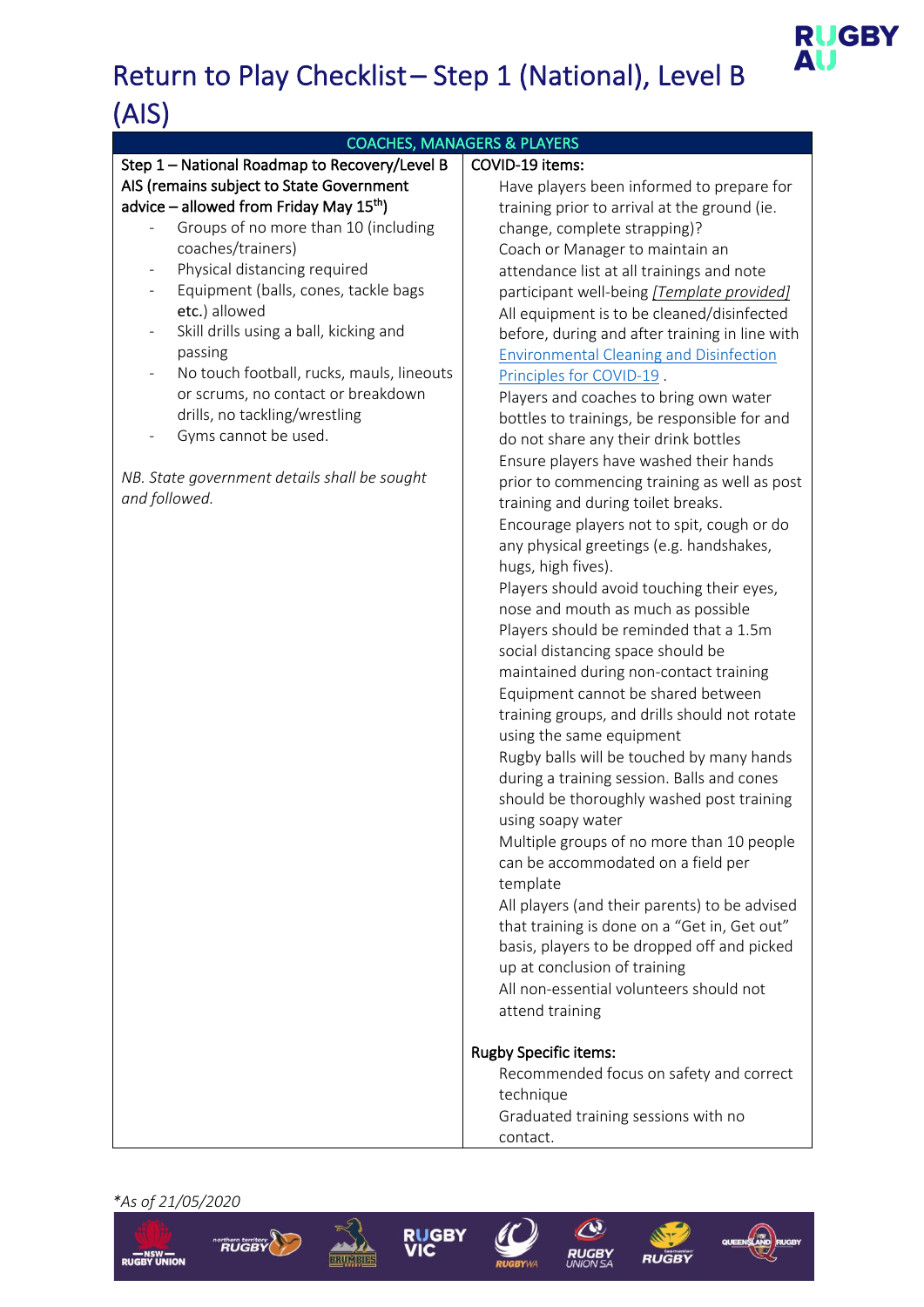

| <b>COACHES, MANAGERS &amp; PLAYERS</b> |                                                                                                                                                                                                                                                                                                                                                                                                                                                                                                                                                                                        |
|----------------------------------------|----------------------------------------------------------------------------------------------------------------------------------------------------------------------------------------------------------------------------------------------------------------------------------------------------------------------------------------------------------------------------------------------------------------------------------------------------------------------------------------------------------------------------------------------------------------------------------------|
|                                        | Rugby and position specific skills guidance<br>such as individual body shape, catch / pass,<br>kicking can be undertaken in line with<br>government distancing advice.<br>Modified non-contact conditioning games,<br>but no touch football or Oztag style games<br>Focus all sessions on Fun, Inclusivity and<br>Safety                                                                                                                                                                                                                                                               |
|                                        | Under 6's - Under 7's - Non Contact                                                                                                                                                                                                                                                                                                                                                                                                                                                                                                                                                    |
|                                        | Sessions to include -<br>• Fundamental movement skills -<br>running and catching<br>Basic ball handling<br>$\bullet$<br>When planning sessions remember to<br>modify drills and games for non-contact<br>training - observing the 1.5 m social<br>distancing protocols<br>For useful Coaching video resources<br>RugbyAu Coaching Resources - Learn<br>including;<br>Momentum, Movement & Agility;<br>$\circ$<br>Run & Evade; and<br>$\circ$<br>Catch & Carry<br>$\circ$<br>For useful Kids Pathway Skills Manual pdf. -<br><b>RugbyAu Coaching Manuals (Kids Pathway</b><br>$U6-U12)$ |
|                                        | Under 8's - Under 9's - non Contact                                                                                                                                                                                                                                                                                                                                                                                                                                                                                                                                                    |
|                                        | Recommended focus includes safety and correct<br>technique                                                                                                                                                                                                                                                                                                                                                                                                                                                                                                                             |
|                                        | Sessions to include -<br>o Balance and stability<br>o Introduce Track to Tackle (shadow<br>drill)<br>o Catch and Pass<br>o Introduction to basic Set piece body<br>shape technique<br>When planning sessions remember to<br>modify drills and games for non-contact<br>training - observing the 1.5 m social<br>distancing protocols.<br>For useful Coaching video resources go to<br>Coaching Resources - Learn including:<br>o Carry & Protect;                                                                                                                                      |
| *As of 21/05/2020                      | o Pass & Throw;                                                                                                                                                                                                                                                                                                                                                                                                                                                                                                                                                                        |

**RUGBY**<br>VIC

**BRUMBIA** 

RUGBY

**RUGBY UNION** 

 $\mathcal{A}$ 

**RUGBY** 

RUG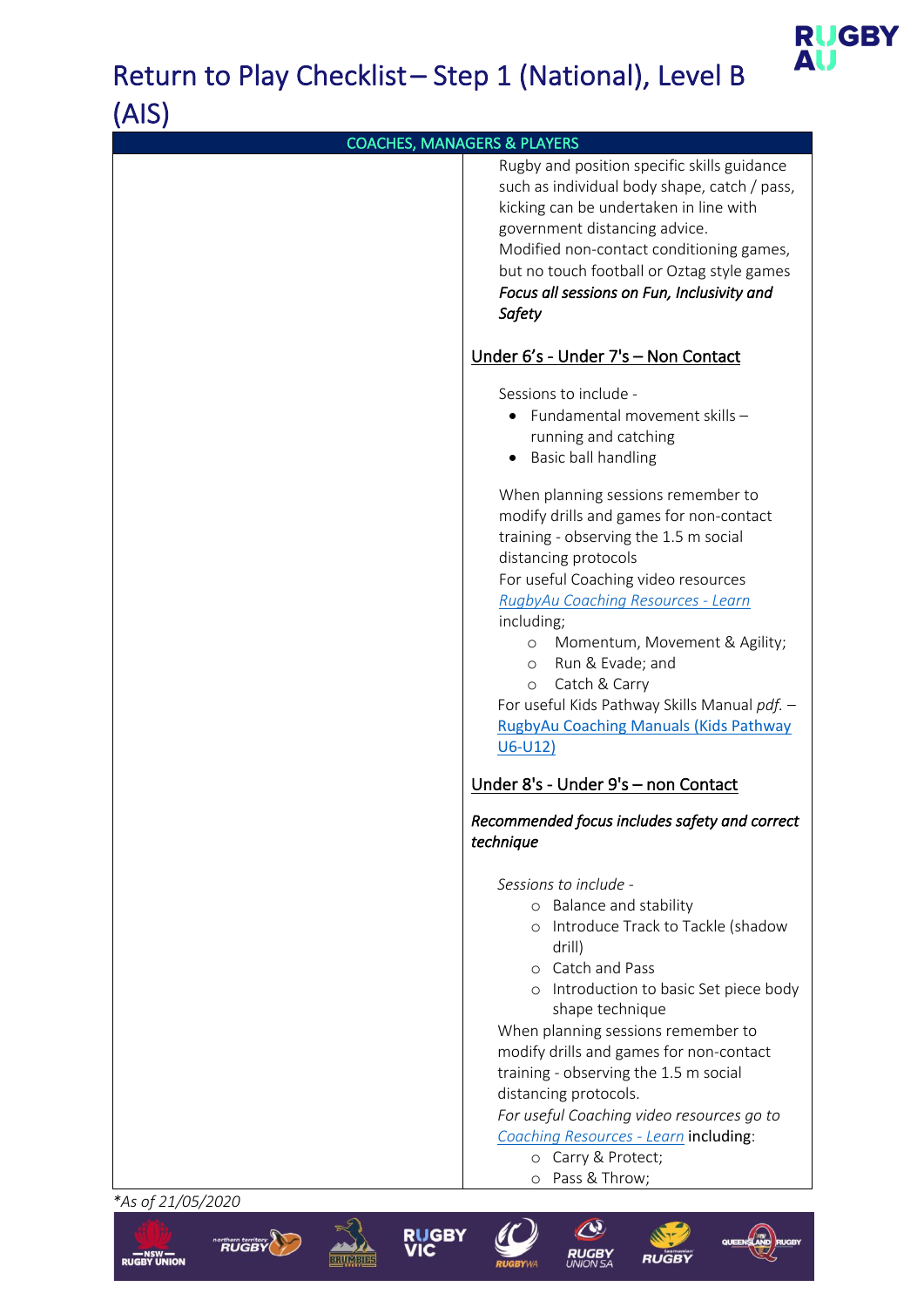

| <b>COACHES, MANAGERS &amp; PLAYERS</b> |                                                      |  |
|----------------------------------------|------------------------------------------------------|--|
|                                        | o Kick; and<br>o Defence                             |  |
|                                        | For more advanced Coaching video                     |  |
|                                        | resources go to Coaching Resources - Play            |  |
|                                        | For useful Kids Pathway Skills Manual pdf. -         |  |
|                                        | Coaching-manuals (U6-U12)                            |  |
|                                        | Under 10's - Under 18's - Non Contact                |  |
|                                        | Recommended focus on safety and correct              |  |
|                                        | technique graduated training sessions with no        |  |
|                                        | contact, observing 1.5 m Social distancing           |  |
|                                        | Sessions to include -                                |  |
|                                        | Balance and stability                                |  |
|                                        | Prep to perform - Strength and                       |  |
|                                        | Conditioning                                         |  |
|                                        | Catch, pass and support                              |  |
|                                        | Kicking                                              |  |
|                                        | Introduce Track to Tackle (shadow drill)             |  |
|                                        | Introduction to basic set piece - Scrum              |  |
|                                        | body shape (Individual technique) and Line           |  |
|                                        | out - throw and jump (Individual<br>technique)       |  |
|                                        |                                                      |  |
|                                        | When planning sessions remember to                   |  |
|                                        | modify drills and games for non-contact              |  |
|                                        | training - observing the 1.5 m social                |  |
|                                        | distancing protocols.                                |  |
|                                        |                                                      |  |
|                                        | Under 10's - Under 12's - useful Coaching            |  |
|                                        | video resources go to - Coaching Resources -<br>Play |  |
|                                        |                                                      |  |
|                                        | Under 10's - Under 12's - useful Kids                |  |
|                                        | Pathway Skills Manual pdf. - Coaching-               |  |
|                                        | manuals Foundation                                   |  |
|                                        | Under 13's - Under 18's - useful Coaching            |  |
|                                        | Videos resources including 'Skills in Isolation'     |  |
|                                        | video's-Coaching Resources - Compete                 |  |
|                                        |                                                      |  |
|                                        | Under 13's - Under 18's - useful Foundation          |  |
|                                        | Coaching Manual - Coaching-manuals                   |  |
|                                        | Foundation                                           |  |
| <b>Additional Resources</b>            | Laws of the Game                                     |  |
|                                        | Pathway (U6-U12) Law                                 |  |
|                                        |                                                      |  |

*\*As of 21/05/2020*





BRU